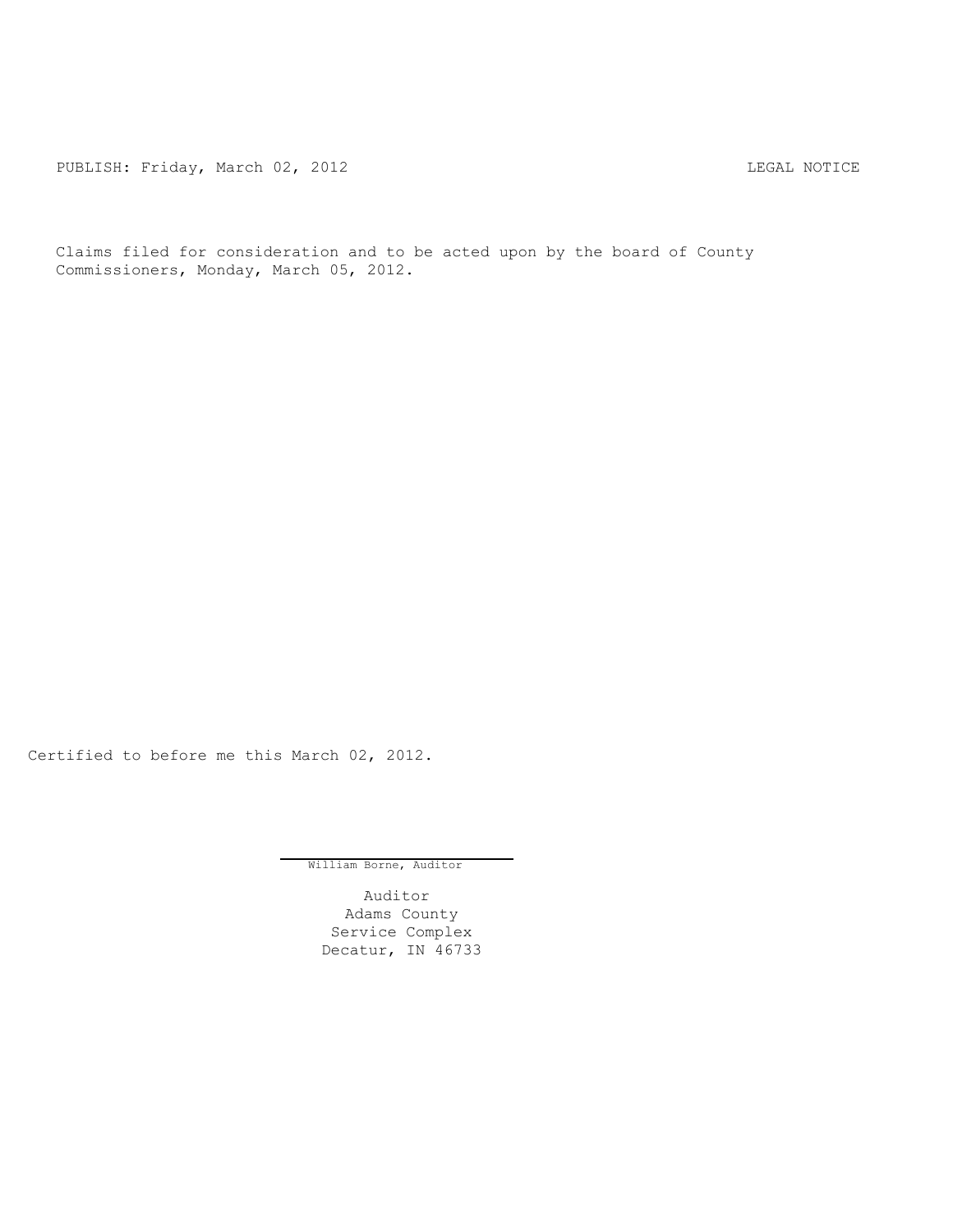

## **Claims Docket for Newspaper Adams County, Indiana**

## For Period: **1/24/2012** to **2/13/2012**

*313 W. Jefferson St. Decatur, IN 46733 (219) 724-2600*

## Date Claims to be Paid: **3/5/2012**

| <b>Vendor</b>                   | Amount    | <b>Vendor</b>                        | <b>Amount</b> |
|---------------------------------|-----------|--------------------------------------|---------------|
| <b>Adams County Auto Supply</b> | 741.63    | Adams Memorial Hospital              | 31,477.12     |
| Adams County Solid Waste        | 1.25      | <b>Adams County Treasurer</b>        | 1,694.11      |
| <b>AIT Laboratories</b>         | 540.00    | Indiana Michigan Power               | 10,750.67     |
| Appraisal Research Corpor       | 14,743.13 | Arnold Lumber Company                | 1,550.54      |
| Beam, Longest, And Neff         | 6,080.32  | Berne Ready Mix                      | 48.60         |
| Berne Hardware Company          | 3.50      | Berne Tri-Weekly News                | 313.99        |
| Hoosier Blue Flame              | 169.50    | <b>BSN</b> Sports                    | 506.24        |
| Bowers, Charles                 | 2,333.33  | Chet's Pest Control                  | 120.00        |
| Cintas Location #338            | 95.38     | City Of Decatur                      | 1,324.29      |
| Decatur True Value              | 388.07    | <b>Complete Printing Service</b>     | 840.60        |
| Computer Systems, Inc.          | 95.54     | Craigville Telephone Comp            | 119.00        |
| Sigworth, Darrell W.            | 14.96     | Decatur Daily Democrat               | 465.55        |
| Decatur Tire Center             | 272.74    | Everett Refrigeration & E            | 275.98        |
| Burkhart, Gary                  | 109.99    | Gordon Food Service                  | 4,284.60      |
| Grimm's Auto                    | 266.46    | Hall Signs                           | 740.20        |
| Hilty Engine Service            | 112.94    | I C O Training Fund                  | 4.00          |
| Imaging Office Systems, I       | 1,454.61  | Indiana State Coroners As            | 375.00        |
| Indiana State Police Trai       | 112.00    | Janitors Supply Company              | 60.10         |
| Franz, Jean                     | 25.00     | K-Mart                               | 326.97        |
| Kiess Electric                  | 2,444.69  | Lehman Feed Mill                     | 46.00         |
| Busse, Louise                   | 232.76    | Gresla, Mark S. Md                   | 420.25        |
| Maumee River Basin Commis       | 4,356.00  | Meshberger Brothers Stone            | 3,009.26      |
| Minds Eye Graphics              | 310.08    | Monroe Water Department              | 173.17        |
| Nipsco                          | 4,151.20  | Portland Motor Parts, Inc            | 162.54        |
| Roto-Rooter                     | 220.00    | Selking International                | 790.99        |
| Shell Fleet Plus                | 147.83    | Sherwin-Williams                     | 77.87         |
| St. Joseph Hospital Labor       | 365.00    | Smith, Teryl R.                      | 11.00         |
| Journal Gazette                 | 184.60    | Print Shop                           | 1,273.03      |
| Fox, Thomas E.                  | 100.00    | Top Supply Company                   | 227.12        |
| <b>Tractor Supply Company</b>   | 13.98     | Two Brothers Generator Se            | 146.50        |
| U.S. Postmaster                 | 156.00    | Underground Pipe & Valve,            | 4,246.15      |
| Wal-Mart / GEMB                 | 197.12    | Welder Services, Inc.                | 45.72         |
| Wemhoff Land Surveying, I       | 2,160.00  | West Payment Center                  | 460.95        |
| Chris Faulkner                  | 10,000.00 | Swiss City Veterinary                | 585.00        |
| Wards The Sign It Shop          | 150.00    | CenturyLink                          | 44.98         |
| J. L. Manufacturing & Fab.      | 88.00     | Tom Magnan                           | 9.25          |
| Thyssenkrupp Elevators          | 123.41    | Dave Luginbill Excavating & Trucking | 3,650.00      |
| Purdue University               | 294.40    | Hobart Sales And Service             | 399.90        |
| Bluhm And Reber                 | 75.00     | Bauman Upholstery, Inc.              | 45.00         |
| <b>Bank Of Geneva</b>           | 9.00      | Waste Management                     | 260.99        |
| Hi-Way Service, Inc.            | 499.37    | Don Myers Plumbing                   | 1,382.20      |
| Adams County Park And Rec       | 133.45    | Cargill, Inc.                        | 2,660.16      |
| Berne Chamber Of Commerce       | 100.00    | Rhonda Kahlert                       | 47.52         |
| Craigville Diesel Service       | 180.00    | Deb Stimpson                         | 61.00         |
| Chad W. Sprunger                | 1,177.85  | Zurcher Tire, Inc.                   | 2,620.08      |
| Tom Magnan/Special Needs        | 102.59    | John E. Reid And Associat            | 595.00        |
| Smilemakers                     | 6.74      | Kristina Buckner                     | 13.20         |
| Indiana Dept. Of Workforc       | 90.00     | Geraldine Sudduth                    | 87.12         |
|                                 |           |                                      |               |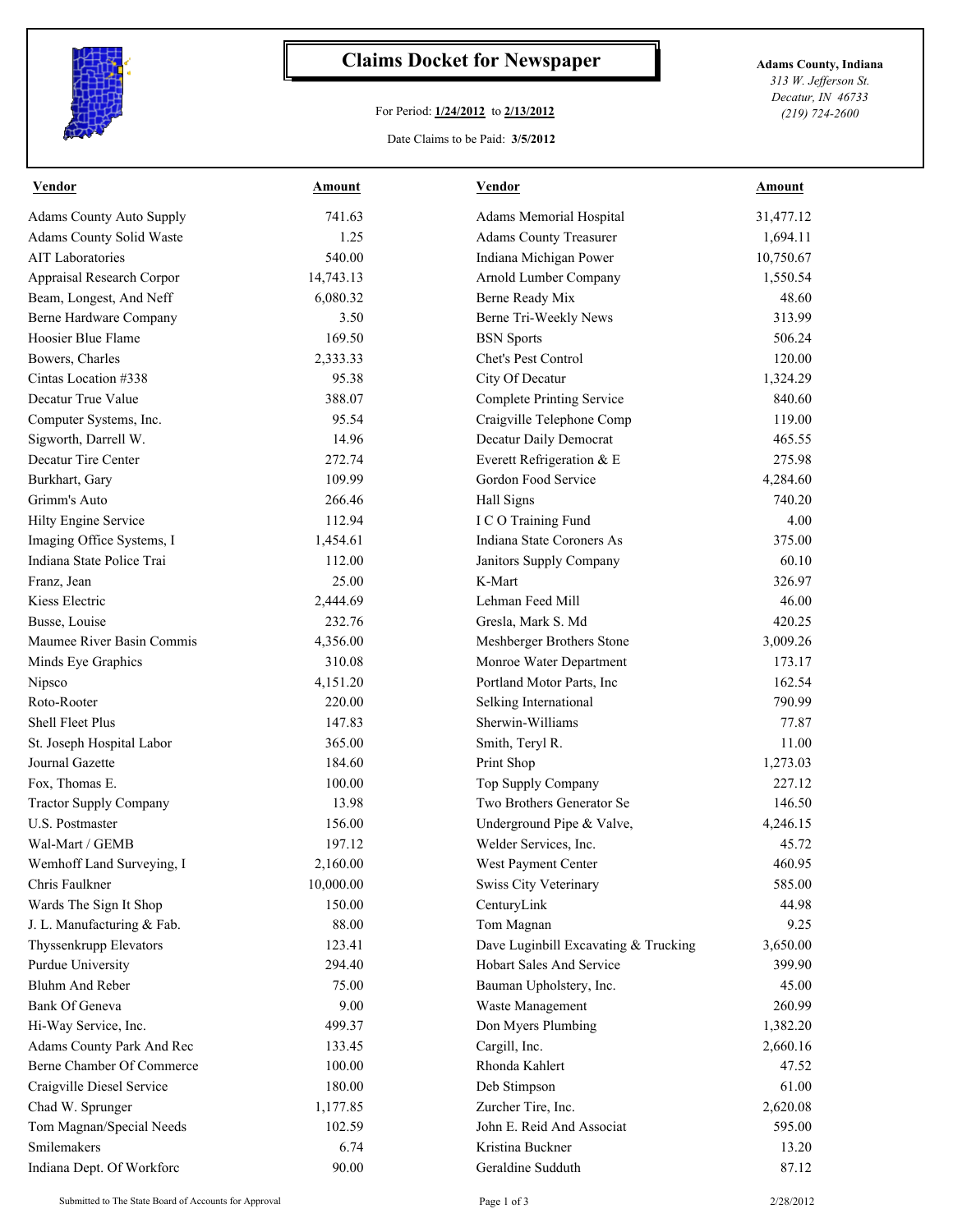| Benicomp, Inc                         | 102,448.92 | Harvest Land Co-op                       | 7,056.79 |
|---------------------------------------|------------|------------------------------------------|----------|
| Koorsen Fire and Security, Inc.       | 64.72      | Wal-Mart                                 | 604.24   |
| Adams County Truck Repair             | 658.78     | Bradley & Associates                     | 549.00   |
| Advanced Imaging Solutions, Inc.      | 31.65      | Indiana Drug Enforcement Association     | 225.00   |
| OnlyInternet.Net Broadband & Wireless | 1,102.00   | Petty Cash-Adams Co. Health Dept.        | 19.20    |
| <b>Fastenal Company</b>               | 57.55      | Adams County Sheriff                     | 188.00   |
| Indiana Vector Control Association    | 130.00     | Waymire A. P. S., Inc.                   | 69.90    |
| Harvest Land Co-op                    | 527.81     | <b>ERS Wireless Communications</b>       | 2,123.10 |
| VoMac Trucks Sales & Service          | 709.07     | Michael G. Werling                       | 371.25   |
| Adams County Sheriff's Commissary     | 197.50     | 101 Auto Collision                       | 608.00   |
| Kelly Werich                          | 30.80      | Troyer's                                 | 1,591.92 |
| Synapse Networks, Inc.                | 2,135.00   | Kendall Electric, Inc.                   | 184.15   |
| Larry Weaver                          | 175.79     | Vermeer of Indiana, Inc.                 | 23.26    |
| Ultramax                              | 1,513.00   | Bi-County Services, Inc                  | 3,276.00 |
| Alpine Falls, Inc.                    | 101.33     | William Borne                            | 161.05   |
| Constance J. Moser                    | 30.32      | Deborah A. Schantz                       | 809.80   |
| Extinguisher Co. No. 1                | 101.00     | Verizon Wireless                         | 1,242.59 |
| <b>Stationair's Express</b>           | 1,477.62   | Landon Patterson                         | 40.48    |
| Matrix Integration                    | 398.40     | Holly L. Degitz                          | 111.76   |
| Habegger's Ace Lumber #4488           | 54.04      | CDW Government, Inc.                     | 955.18   |
| Chad Kukelhan                         | 794.93     | Cochran Distributing                     | 75.00    |
| W M Imaging Solutions, Inc.           | 30.00      | <b>Clark Power Services</b>              | 3.80     |
| Cintas Location #G64                  | 731.30     | John August                              | 6.00     |
| Julie Jahn                            | 50.00      | LBH Chemical & Industrial                | 833.31   |
| Fort Wayne Medical Laboratory         | 12.00      | Craigville Appliance                     | 249.00   |
| Dell Marketing L.P.                   | 5,966.22   | Richard F. Thompson                      | 128.04   |
| Office Depot                          | 585.53     | Decatur Ace Hardware                     | 117.78   |
| Havel                                 | 9,600.00   | Forensic Fluids Laboratories             | 500.00   |
| Dave Delong General Carpentry         | 175.00     | First Response                           | 153.60   |
| C Henry Steel Company                 | 177.80     | O'Reilly Auto Parts                      | 96.12    |
| William Grimm                         | 25.08      | Global Gov't/Ed                          | 2,454.90 |
| Weller Truck Parts                    | 153.93     | Paperless Business Solutions, LLC        | 250.00   |
| Tom Magnan-Cans for CoPays            | 37.43      | Central Customer Charges                 | 442.89   |
| Courtesy Motors, Inc.                 | 25.52      | Eric Orr                                 | 664.00   |
| 3M Electronic Monitoring              | 9,188.35   | Courtesy Ford                            | 254.93   |
| Sig Sauer, Inc.                       | 2,600.00   | Ebberts Seed and Chemical                | 129.00   |
| Brad J. Weber                         | 1,100.00   | Sarah Hyde                               | 34.27    |
| Kenn-Feld Group, LLC                  | 26.80      | GE Capital Information Technology Soluti | 3,909.09 |
| New Era Ag, LLC                       | 112.75     | Medline Industries, Inc.                 | 443.75   |
| Decatur Computer Repair               | 175.00     | Frontier                                 | 160.05   |
| The Java Bean Cafe                    | 78.50      | Schenkel Shultz Architecture             | 3,850.05 |
| Gerber & Company Foods, LLC           | 40.00      | Fort Wayne Newspapers - PBM Single       | 93.60    |
| <b>Commercial Filter Service</b>      | 81.13      | Sherwin - Williams Paints                | 25.47    |
| MacAllister Machinery Company         | 35.64      | John Deere Financial                     | 27.96    |
| USI, Consultants, Inc.                | 2,300.00   | Treasurer, State of Indiana              | 5.00     |
| Eldon's Engine Repair                 | 30.00      | CenturyLink                              | 3,227.33 |
| 39 Degrees North                      | 4,246.00   | Troy Habegger                            | 88.55    |
| Family Search                         | 2,800.00   | Beth A. Webber                           | 612.00   |
| U.S. Treasury                         | 53.02      | R. B. 's Body Shop                       | 750.00   |
| Forensic and Pathology Consultants    | 825.00     | <b>Baker Street Office Furnishings</b>   | 745.00   |
| Patricia Gonzalez                     | 51.30      | James P. Downing                         | 500.00   |
| Marilyn G. Roop                       | 500.00     | Adeline M. Fuentes                       | 500.00   |
| Netrix, LLC                           | 876.67     | Midwest Gang Investigators Association   | 25.00    |
| <b>Batteries Plus</b>                 | 60.99      |                                          |          |